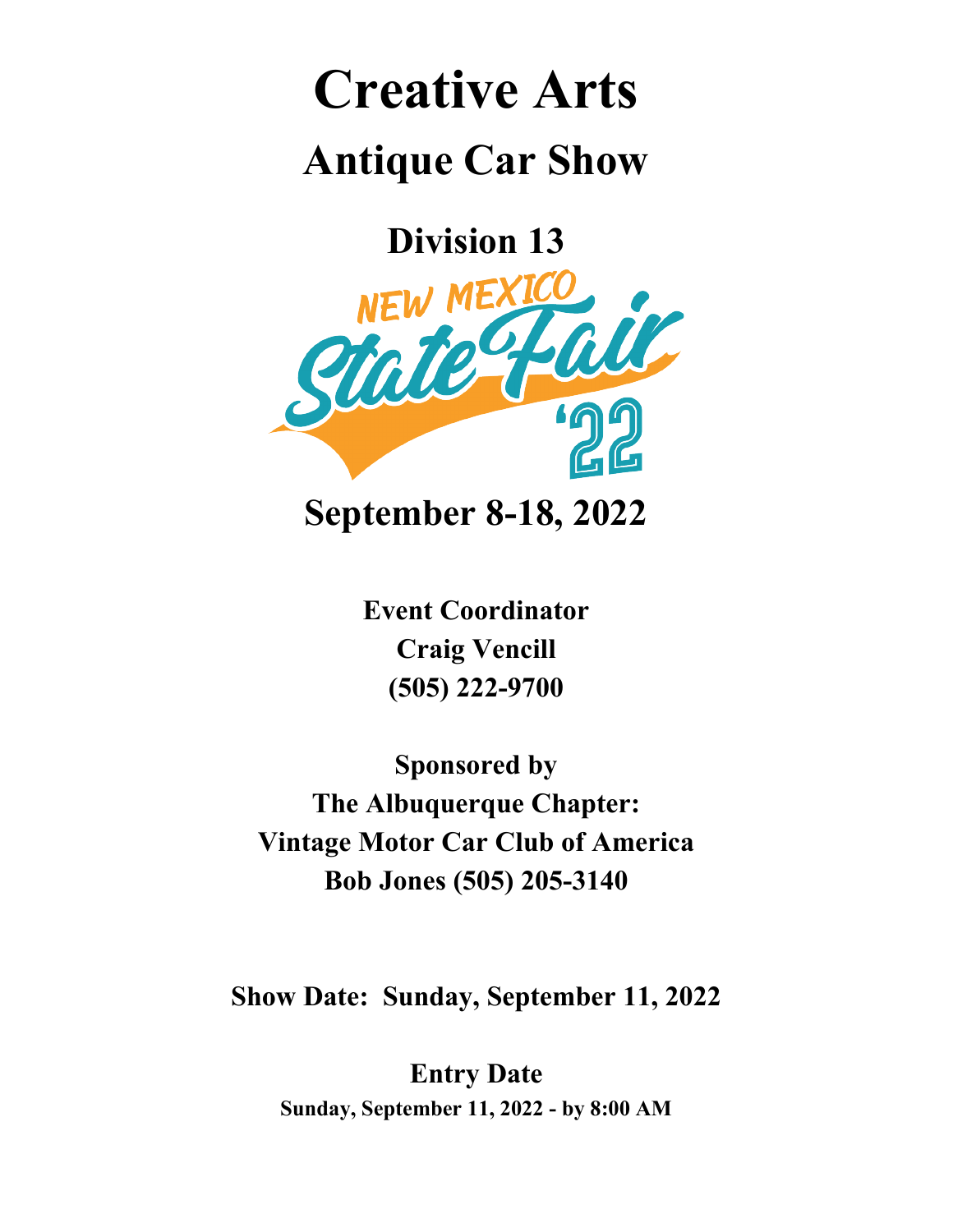## **Special Rules**

- 1. All vehicles will meet at the Lion's Club parking lot at San Pedro and the corner of Central NE at 7:30 AM for registration.
- 2. The cars will proceed together, oldest first, to the Fairgrounds through Gate #3. **NO EXCEPTIONS**. Cars must be completely set up by 9:00 AM!
- 3. Club volunteers will be available to direct participants in parking their vehicles on Main Street.
- 4. Stanchions and ropes will be provided to protect the vehicles on display.
- 5. Cars must stay on exhibit from 10:00 AM to 3:00 PM. Exit Time 3:00 PM
- 6. There will be a **21** car limit on entries this year, first come first served.
- 7. Cars can compete every year.
- 8. Vehicles must be 1976 models or older and they must be original or restored.
- 9. **Replicas or customized cars (street rods) are not eligible. Owners of such vehicles are encouraged to show them at the State Fair Rod and Custom Show.**
- 10. **"For Sale"** is not to be displayed on any cars in the Show
- 11. Ribbons will be awarded based on votes tabulated from ballots issued to each participant.
- 12. Ties within classes will be broken favoring the oldest car
- 13. All Judges' decisions are final.
- 14. Exhibitor recognizes that marketing of the Fair and its grounds requires use of photography and video. Exhibitor hereby expressly grants to the Fair the irrevocable, assignable right and license to take, use and publish exhibitor images and property without the need for any other approval. Exhibitor also releases the Fair, its agents or assigns, from all claims related to the licenses that have been granted in this release.
- 15. As a participant, volunteer, or attendee, you recognize that your participation, involvement and/or attendance at any Fair event or activity includes possible exposure to and illness from infectious diseases including but not limited to COVID-19. While particular rules and personal discipline may reduce this risk, the risk of serious illness and death does exist and that you knowingly and freely assume all such risks related to illness and infectious diseases, such as COVID-19, even if arising from the negligence or fault of the Released Parties.

**Antique Car Section 508**